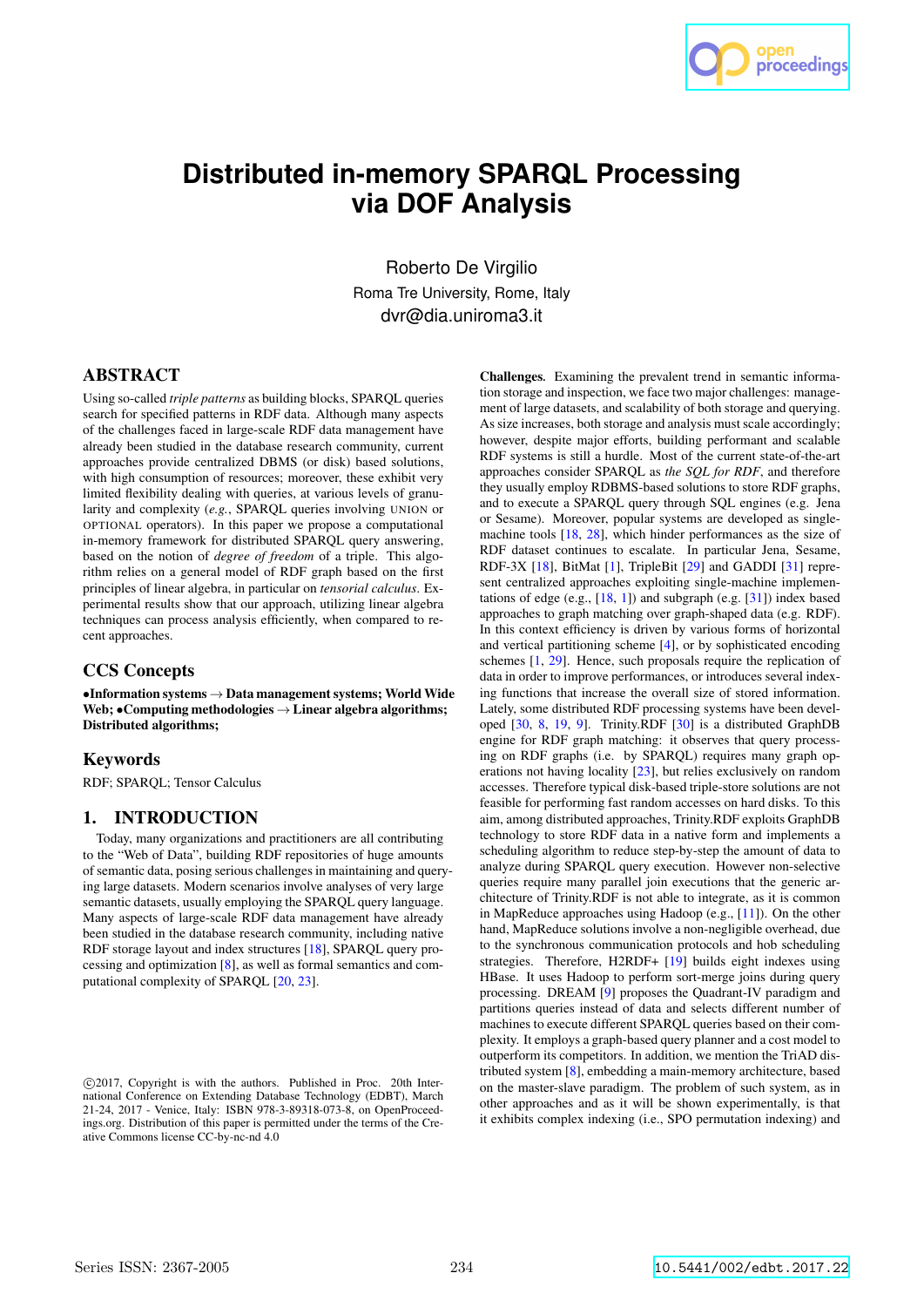partition schemes (i.e. RDF summary graph), damaging seriously the maintenance of the approach itself and making not possible to exploit completely an in-memory (distributed) engine. Moreover graph data are often maintained in a relational store which is replicated on the disk of each of the underlying nodes of a cluster; managing big attributed graphs on a single machine may be infeasible, especially when the machine's memory is dwarfed by the size of the graph topology.

Contribution*.* In this paper we propose a novel distributed inmemory approach for SPARQL query processing on *highly unstable* very large datasets. Our objective is to provide a performanceoriented system able to analyze RDF graphs on which *no a priori knowledge* is possible or available, and to avoid collection (exploitation) of complex statistics on initial data and/or frequent past queries. Based on the notion of DOF, the *degree of freedom* of a triple pattern, that is a measure of triple pattern's explicit constraints, we rely on a simple and optimal scheduling algorithm that builds incrementally answers to a SPARQL query. Intuitively, a pattern with no constraints, *i.e.*, constituted only by variables, has the highest DOF, while one constituted by only constants is associated with the lowest DOF. Specifically, our scheduling starts from triple patterns with the lowest degree of freedom, and proceeds in bounding variables incrementally to their values by selecting the triple pattern with the *highest probability of decreasing the searchspace*.

As opposed to DBMS-based (single-machine) approaches, our approach avoids any schema or indexing definition over the RDF graph to query, being reindexing impractical for both space and time consumption in a highly volatile environment. Additionally, we highlight as, in a distributed query system, storing RDF data in disk-based triple stores hinders performances, as queries on such graphs are non-local [30], and therefore random access techniques are required to speedup processing. We define a general model of RDF graph based on first principles derived from the *tensor algebra* field. Many real-world data (e.g., knowledge bases, web data, network traffic data, and many others [25, 13, 5]) with multiple attributes are represented as multi-dimensional arrays, called tensors. In analyzing a tensor, tensor decompositions are powerful tools in many data mining applications: correlation analysis on sensor streams [25], latent semantic indexing on DBLP publication data [26], multi-aspect forensics on network data [16], network discovery [5] and so on.

Leveraging such background, this paper proposes a formal tensor representation and endowed with specific operators allowing to perform efficiently our scheduling algorithm for both quick decentralized and centralized massive analysis on large volumes of data—*i.e.*, billions of triples. We strongly rely on an *in-memory distributed approach*, so that our framework may comfortably analyze any given RDF dataset, without any cumbersome processing; in other words, the tensor construction itself is the only processing operation we perform. Our model and operations, inherited by linear algebra and tensor calculus, are therefore theoretically sound, and their implementation exploit the underlying hardware for searching in the solution space. In detail, by applying bit-oriented operations on data, each computational node in our distributed system is able to exploit low-level CPU operations, *e.g.*, 64-bit or 128-bit x86 register opcodes; additionally, operations are carried out in a *cache-oblivious* manner, thus taking advantage of both L1 and L2 caches on modern architectures. Due to the properties of our tensorial model, we are able to dissect tensors  $(i.e., R_i)$  representing RDF graphs into several chunks to be processed independently (*i.e.*, by each process  $p_i$ ), as shown in Figure 1.



Figure 1: Distributed query processing in TENSORRDF.

Outline*.* Our manuscript is organized as follows. Section 2 will introduce our general model of a RDF graph, accompanied by a formal tensorial representation, subsequently put into practice in Section 3, where we provide a method for RDF data analysis. Section 4 describes a scheduling algorithm to perform SPARQL queries. Section 5 illustrates the physical modeling of our framework, while Section 6 discusses the complexity of all involved operations. We benchmark our approach with several test beds, and supply the results in Section 7, with the available literature discussed in Section 8. Finally Section 9 sketches some conclusions and future work.

## 2. RDF AND SPARQL MODELING

This section is devoted to give a rigorous definition of an ontology, with respect to RDF and Semantic Web.

**RDF.** Data in RDF is built from three disjoints sets  $I$ ,  $B$ , and  $L$ of *IRIs*, *blank nodes*, and *literals*, respectively. All information in RDF is represented by triples of the form  $\langle s, p, o \rangle$ , where s is called the *subject*, p is called the *predicate*, and o is called the *object*. To be valid, it is required that  $s \in \mathcal{I} \cup \mathcal{B}$ ;  $p \in \mathcal{I}$ ; and  $o \in \mathcal{I} \cup \mathcal{B} \cup \mathcal{B}$  $\mathcal{L}$ . RDF is a representation of an ontology. An ontology may be viewed as a set of relations between objects, or more in general, as a *function* that, given two entities  $s$  and  $o$ , and a relation  $p$ , returns a truth value corresponding to the condition of whether or not the two entities are related.

DEFINITION 1 (ONTOLOGY TENSOR). *Let* S *be the finite set of* subjects*,* O *the finite set of* objects*, and* P *the finite set of* predicates, the ontology tensor is a rank-3 tensor  $\mathcal{T}: \mathcal{S} \times \mathcal{P} \times \mathcal{O} \longrightarrow \mathbb{B}$ , *being* B *a boolean ring.*

This general definition of ontology tensor must be related to existing representations, in particular with RDF. Hence, we can introduce a direct mapping between the sets  $\mathcal{I}, \mathcal{B}, \mathcal{L}$  and the above definition:

DEFINITION 2 (RDF SETS). *The finite sets* S*,* P*, and* O *are defined as follows:*  $S := \mathcal{I} \cup \mathcal{B}$ ,  $\mathcal{P} := \mathcal{I}$ , and  $\mathcal{O} := \mathcal{I} \cup \mathcal{B} \cup \mathcal{L}$ .

Let us briefly focus on the fact that, by definition,  $\mathcal{I}, \mathcal{B}$ , and  $\mathcal{L}$  are finite and *countable*. Therefore, their union is a countable set, and so  $S$ ,  $P$ , and  $O$ , consequently. The countability property makes it possible to relate each set to N via an injective function, *i.e.*, we can "order" all the elements.

DEFINITION 3 (RDF SET INDEXING). *Given the finite countable RDF sets* S*,* P*, and* O*, we introduce their respective* indexing *functions* S*,* P*, and* O *of* subjects*,* predicates*, and* objects*:*  $\mathbb{S}: \mathcal{S} \longrightarrow \mathbb{N}, \mathbb{P}: \mathcal{P} \longrightarrow \mathbb{N}, \text{ and } \mathbb{O}: \mathcal{O} \longrightarrow \mathbb{N}.$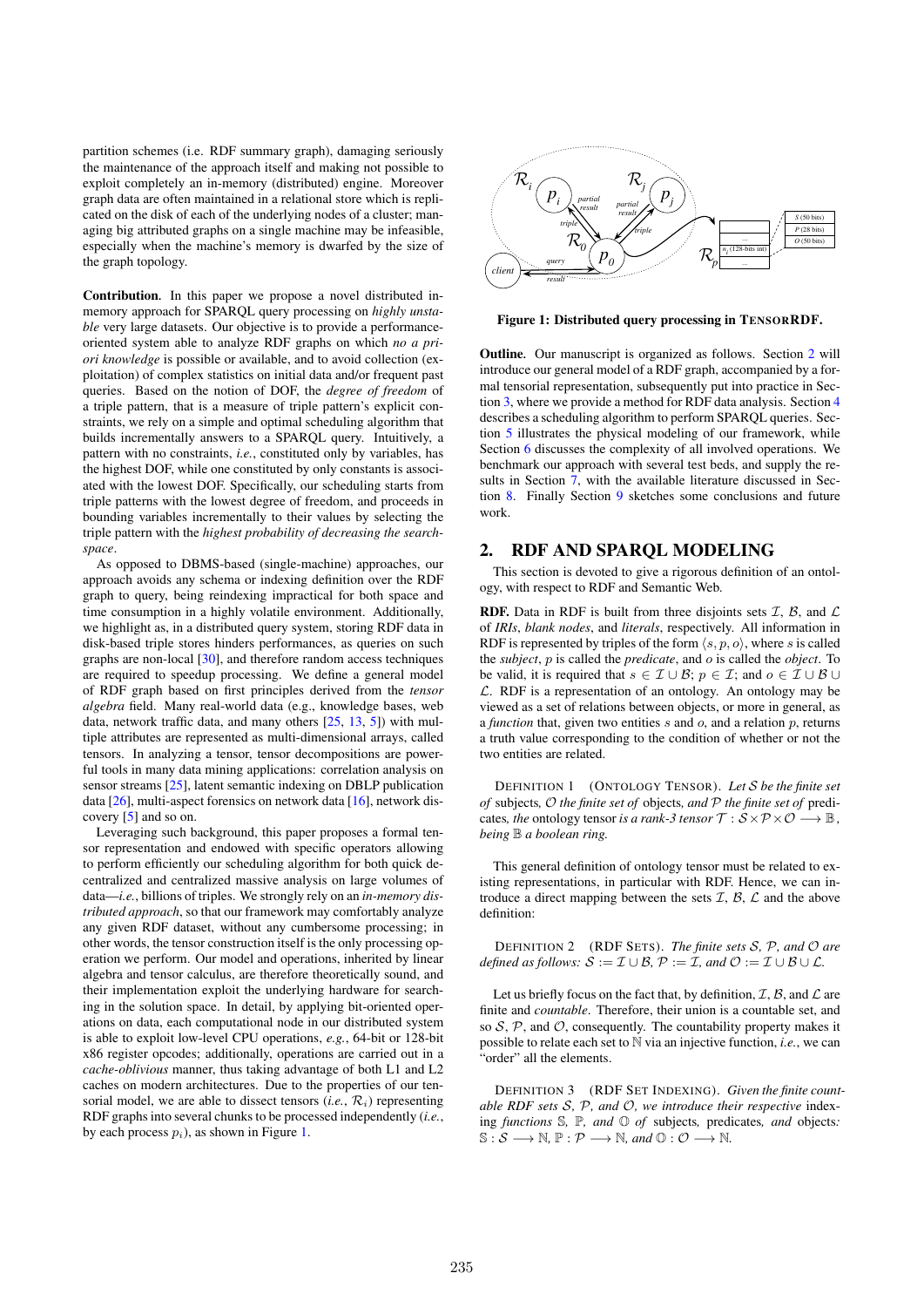

Figure 2: An example of RDF graph G.

The introduced functions, given the finiteness and countability properties are not only injective, but also surjective, *i.e.*, we introduced a bijection between a subset of N, and S, P, O. The *RDF set indexing* functions map elements of RDF sets to a (subset of) natural numbers. Let us focus on the ontology graph G given in Figure 2, constituted of 14 nodes (*i.e.*, 4 resources and 10 literals) and 7 properties. In this case, we have  $\mathcal{S}(a) = 1$ ,  $\mathcal{S}(b) = 2 \mathcal{S}(c) = 3$ ,  $\mathbb{P}(age) = 1, \mathbb{P}(friendOf) = 2$ , and so on. Their inverse functions are, being bijections, well defined,  $e.g., \mathbb{S}^{-1}(3) = c$ .

DEFINITION 4 (RDF TENSOR). *Let* G *be a RDF graph. The RDF tensor*  $\mathcal{R}(G) = \mathcal{R}$  *on G is an ontology tensor such that* 

$$
\mathcal{R} = (r_{ijk}) := \begin{cases} 1, & \langle \mathbb{S}^{-1}(i), \mathbb{P}^{-1}(j), \mathbb{O}^{-1}(k) \rangle \in G, \\ 0, & \text{otherwise.} \end{cases}
$$

Contrary to adjacency matrices, a tensorial representation allows a simple solution for handling multiple edges between two nodes. Given a RDF tensor, we observe that the majority of its elements will be zero, *i.e.*, the originating graph is loosely connected [1]. It is therefore advisable to employ a *rule notation* to express a tensor, instead of listing all its elements. With the rule notation, we will express a tensor with a list of triples  $\{i, j, k\} \rightarrow r_{ijk}$ , for all  $r_{ijk} \neq$ 0, and assuming all other elements being zero, if not present in the triples list.

EXAMPLE 1. *Let us consider the RDF graph in Figure 2. The* RDF tensor R *of* G *can be therefore given as shown in Figure 3. In the Figure, for typographical simplicity, we omitted*

$$
0_{\mathcal{R}} = (0,0,0,0,0,0,0)^t
$$

*denoted with a dash. A more concise way of expressing the above tensors is by employing the* rule notation*,* i.e.*, assuming zero as the default value, and listing all non-zero elements:*

$$
\mathcal{R} = \{ \{1,3,1\} \to 1, \{1,4,3\} \to 1, \ldots, \{3,1,13\} \to 1 \}.
$$

*For instance the element*  $\{1, 3, 1\} \rightarrow 1$  *means that there exists*  $\phi$  *in G the triple*  $\langle \mathbb{S}^{-1}(1), \mathbb{P}^{-1}(3), \mathbb{O}^{-1}(1) \rangle$ , i.e.,  $\langle a, hates, b \rangle$ .

SPARQL. Abstractly speaking, a SPARQL query Q mainly is a 5tuple of the form  $\langle qt, RC, DD, G_P, SM \rangle$ , where: qt is the *query type*, *RC* is the *result clause*, *DD* is the *dataset definition*,  $G_P$ is the *graph pattern*, and SM is the *solution modifier*. At the heart of  $Q$  there lies the *graph pattern*  $G_P$  that searches for specific subgraphs in the input RDF dataset. Its result is a (multi) set of *mappings*, each of which associates variables to elements of  $\mathcal{I} \cup \mathcal{B} \cup \mathcal{L}$ . In particular the official SPARQL syntax considers operators UNION, OPTIONAL, FILTER and *concatenation* via a point symbol "." to construct graph patterns.

DEFINITION 5 (GRAPH PATTERN). A graph pattern  $G_P$  is a *4-tuple*  $\langle \mathbb{T}, f, OPT, U \rangle$  *where* 

- *–*  $\mathbb T$  *is a set of triple patterns*  $\{t_1, \ldots, t_n\}$  *that may contain a* variable*,* i.e.*, a symbolic name starting with a* ? *and can match any node (resource or literal) in the RDF dataset;*
- *–* f *is a* FILTER *constraint using boolean conditions to filter out unwanted query results;*
- *–* OPT is a set of OPTIONAL statements trying to match  $\mathbb{T}$ , *but the whole query does not fail if the optional statements do not match. This set is modeled as*  $G_P$ ;
- *–* U *is a set of* UNION *statements modeled as* G<sup>P</sup> *.*

The *result clause* identifies which information to return from the query. It returns a table of variables (occurring in  $G_P$ ) and values that satisfy the query. The *dataset definition* is optional and specifies the input RDF dataset to use during pattern matching. If it is absent, the query processor itself determines the dataset to use. The optional *solution-modifier* allows sorting of the mappings obtained from the pattern matching, as well as returning only a specific window of mappings (*e.g.*, mappings 1 to 10). The result is a list L of mappings. The output of the SPARQL query is then determined by the *query-type*: SELECT, ASK, CONSTRUCT and DESCRIBE.

EXAMPLE 2. *Let us consider the RDF graph shown in Figure 2 and three different SPARQL queries over such graph (*i.e.*, we used simple terms in place of verbose* URI*s).*

```
Q1: SELECT ?x ?y1
    WHERE { ?x type Person. ?x hobby 'CAR'.
            ?x name ?y1. ?x mbox ?y2. ?x age ?z.
             FILTER (xsd:integer(?z) >= 20) }
O2: SELECT *
    WHERE { \{?x \text{ name }?y\} UNION \{?z \text{ mbox }?w\} }
Q3: SELECT ?z ?y ?w
    WHERE { ?x type Person. ?x friendOf ?y. ?x name ?z.
            OPTIONAL { ?x mbox ?w. } }
```
Q1 *selects* URI *and name of persons having the hobby of cars, a name, a mailbox and an age greater (or equal) than twenty.* Q2 *selects* URI *and name of persons united to* URI *and mailbox of persons. Finally* Q3 *selects the name and (in case) the mailbox of all persons having a friend (of which the query returns the* URI *also).*

Referring to Example 2, as illustrated above (in particular refer to definition 5), for instance we model  $Q_1$  as  $\langle$  SELECT,  $\{?x\}, \_, G_P, \_\rangle$ with  $G_P = \langle \mathbb{T}, f, \_, \_\rangle$ ,  $\mathbb{T} = \{ \langle ?x, type, Person \rangle, \langle ?x, hobby, Car \rangle,$  $\langle ?x, name, ?y1 \rangle, \langle ?x, mbox, ?y2 \rangle, \langle ?x, age, ?z \rangle$  and  $f = \{?z \rangle =$ 20}.

In [21], the authors analyzed a log of SPARQL queries harvested from the DBPedia SPARQL Endpoint from April to July 2010. The log analysis produced interesting statistics, allowing us to simplify the features of a SPARQL query. In the following we will consider a query Q as a 2-tuple of the form  $\langle RC, G_P \rangle$ , *i.e.* only SELECT queries with *result clause* and *graph pattern*, employing the operators {AND, FILTER, OPTIONAL, UNION}. This simplification does not compromise the feasibility and generality of the approach.

#### 3. SPARQL DOF MODELING

This section is devoted to the introduction of our approach to SPARQL selection query treatment. In the rest of the paper we will use the term "triple" to indicate also a triple pattern (*i.e.*, a triple can be considered a triple pattern  $\langle s, p, o \rangle$ , where s, p and o are constants).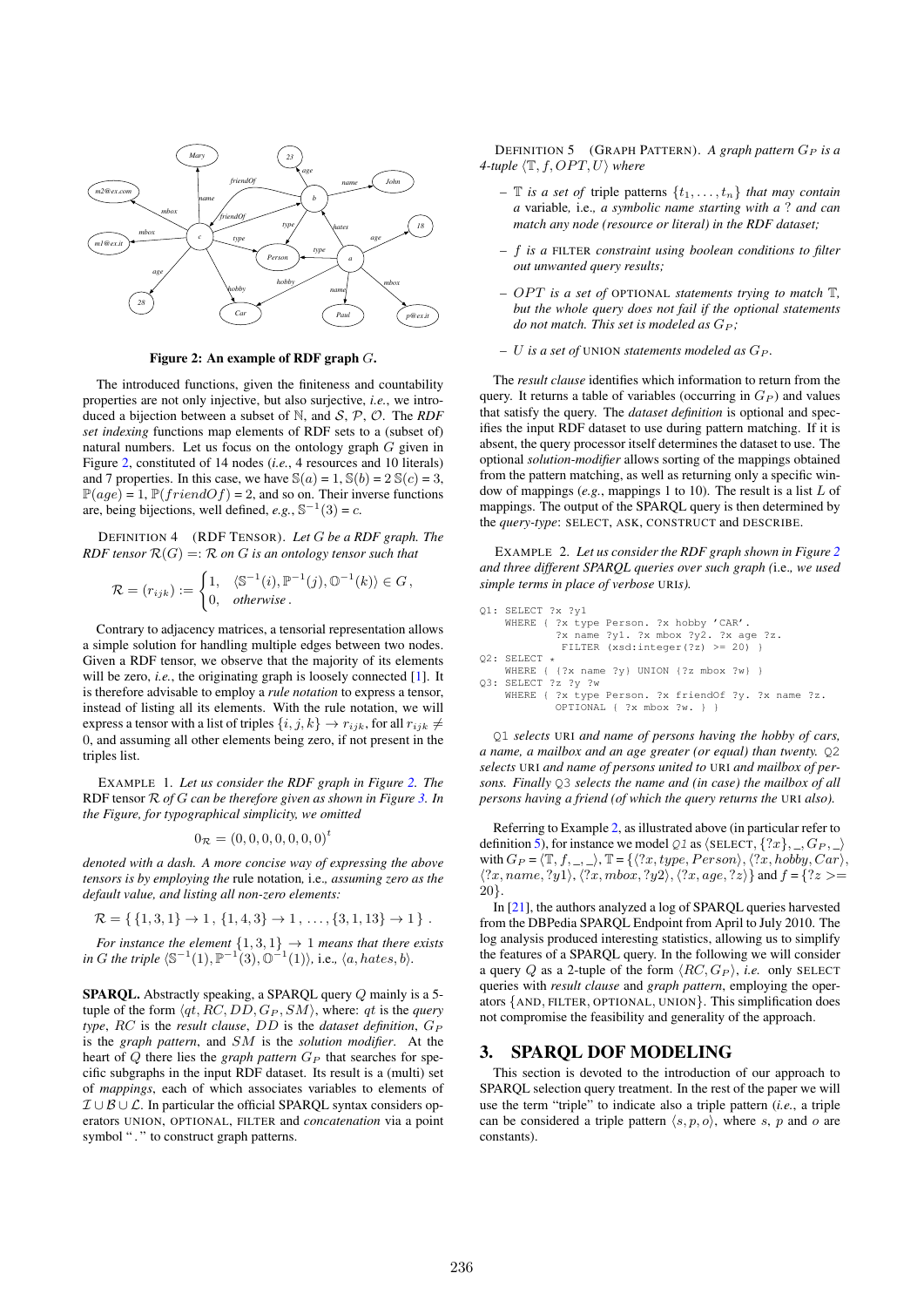

Figure 3: An example of RDF tensor  $R$  and corresponding RDF Sets Indexing  $\mathcal{S}, \mathbb{P}$  and  $\mathcal{O}$ .

#### 3.1 Triple Analysis

A selection query consists of a SELECT clause, followed by a list of *unbounded* variables, *i.e.*, variables whose value is not calculated yet. A WHERE clause states all the conditions the variables must meet, conjunctively.

DEFINITION 6 (DEGREE OF FREEDOM). *The* degree of freedom *of a triple* t*,*  $dof : \mathbb{T} \longrightarrow \{+3, +1, -1, -3\}$ *, is the function defined as:*  $dof(t) := v - k$ *, being*  $k$  *and*  $v$  *the number of constants and variables in* t*, respectively.*

The *degree of freedom*, or DOF, is a measure of a triple's explicit constraints, hence a condition with no constraints (*i.e.*, constituted by variables) has the highest DOF, while one constituted by only constants has the lowest DOF.

EXAMPLE 3. *Referring to Figure 2, the triple*  $t_1 := \langle a, hates, b \rangle$ *is constituted by three constants, and no variables: its DOF is*  $dof(t_1) = v - k = 0 - 3 = -3$ . A triple as  $t_2 := \langle a, hates, ?x \rangle$ *has two constants, and one variable, namely ?x. Its degree of freedom is*  $dof(t_2) = v-k = 1-2 = -1$ *. With*  $t_3 := \langle ?x, hates, ?y \rangle$ *we express a constraint constituted by one constant,* hates*, and two variables. It follows that*  $dof(t_3) = v - k = 2 - 1 = +1$ *. Last, let*  $t_4 := \langle ?x, ?y, ?z \rangle$  *be a triple: it is composed by three variables, and no constants. Therefore,*  $dof(t_4) = v - k = 3 - 0 = +3$ .

### 3.2 Constraint Solving

Due to the fact that triples may have various degrees of freedom, *i.e.*, they may or may not be bound to constants, in the following we shall consider each case, and calculate the results of a triple within our tensorial framework. In particular we employ the vector specification of Kroneker tensor, commonly known as *Kroneker delta* ( $\delta$ ). For instance, given the RDF tensor  $\mathcal{R}_{ijk}$ , the notation  $\delta_i^2$ means that each component in a position different from 2 has value 0, while the component in position 2 has value 1. The number of components in  $\delta_i^2$  is equal to the size of the dimension i in  $\mathcal{R}_{ijk}$ . Referring to the RDF tensor of Figure 3,  $\delta_i^2 = (0, 1, 0)$ . For the sake of conciseness, we employ a simplified *Einstein's summation convention*: if two adjoined entities share a common index, a summation is implicitly intended, *e.g.*,  $\mathcal{R}_{ijk} \delta_i^2 := \sum_i \mathcal{R}_{ijk} \delta_i^2$ .

**Degree**  $-3$ . A triple t with  $dof(t) = -3$ , is by definition bound to three constants  $c_1 \in S$ ,  $c_2 \in P$ , and  $c_3 \in \mathcal{O}$ , and therefore the constraint is computed as  $\mathcal{R}_{ijk} \delta_i^{\mathbb{S}(c_1)} \delta_j^{\mathbb{P}(c_2)} \delta_k^{\mathbb{O}(c_3)}$ .

**Degree**  $-1$ . A triple t with  $dof(t) = -1$  possesses two constant values,  $c_1$ , and  $c_2$ , whose domains are associated with their respective indices  $i_1$  and  $i_2$ . The results are hence given by  $\mathcal{R}_{ijk} \delta_{i_1}^{\mathbb{K}_1(c_1)} \delta_{i_2}^{\mathbb{K}_2(c_2)}$ with  $\mathbb{K}_1, \mathbb{K}_2 \in \{ \mathbb{S}, \mathbb{P}, \mathbb{O} \}$ . The result of such computation is a *vector* bound the only variable present in the triple, and, with the rule notation, it may take the form of a list of values.

**Degree** +1. A triple t with  $dof(t) = +1$  present two variables, and a single constant  $c$ , with the index  $i_c$  associated to its domain. So, we may compute the constrains as  $\mathcal{R}_{ijk}$   $\delta_{i_c}^{\mathbb{K}(c)}$  with  $K \in \{S, P, O\}$ . The above equation yields a rank-2 tensor, or in other words, a *matrix*, and promptly interpreted as a list of *couples* when employing the rule notation.

**Degree** +3. A triple t with  $dof(t) = +3$  is associated to no constants, and therefore its result is unbounded, *i.e.*, it is computed by returning  $\mathcal{R}_{ijk}$ .

#### 3.3 Conjunctive Operations

A list of triples in the set  $T$  of a given SELECT query must be satisfied *conjunctively*.

DEFINITION 7 (DISJOINED TRIPLES). Let  $t_1, t_2 \in \mathbb{T}$  be two *triples;*  $t_1$  *and*  $t_2$  *are* disjoined *if they share no common variables.* 

With the above definition, we are able now to focus on the only two cases that may present in a selective SPARQL query. Disjoined Triples. Given two disjoined triples, their conjunction is simply the union of their bounded variables. By definition, if a variable is bound to an *empty set*, the query yields no results. Conjoined Triples. Sharing at least one variable, two conjoined constraints  $t_1$  and  $t_2$  produce their results by applying the *Hadamard product* (element-wise multiplication denoted by ○) on the common variables: being  $u = (u_i)$  and  $v = (v_i)$  we have  $z = (z_i)$  $u \circ v := (u_i \cdot v_i).$ 

EXAMPLE 4. With reference to Figure 2, let  $t_1$  and  $t_2$  be two conjoined triples, with  $t_1 := \langle ?x, friendOf, c \rangle$ , and  $t_2 := \langle a, hates, ?x \rangle$ . *The first triple will be computed as*  $t_1 := \mathcal{R}_{ijk} \delta_j^{\mathbb{P}(friendOf)} \delta_k^{\mathbb{O}(c)}$ ,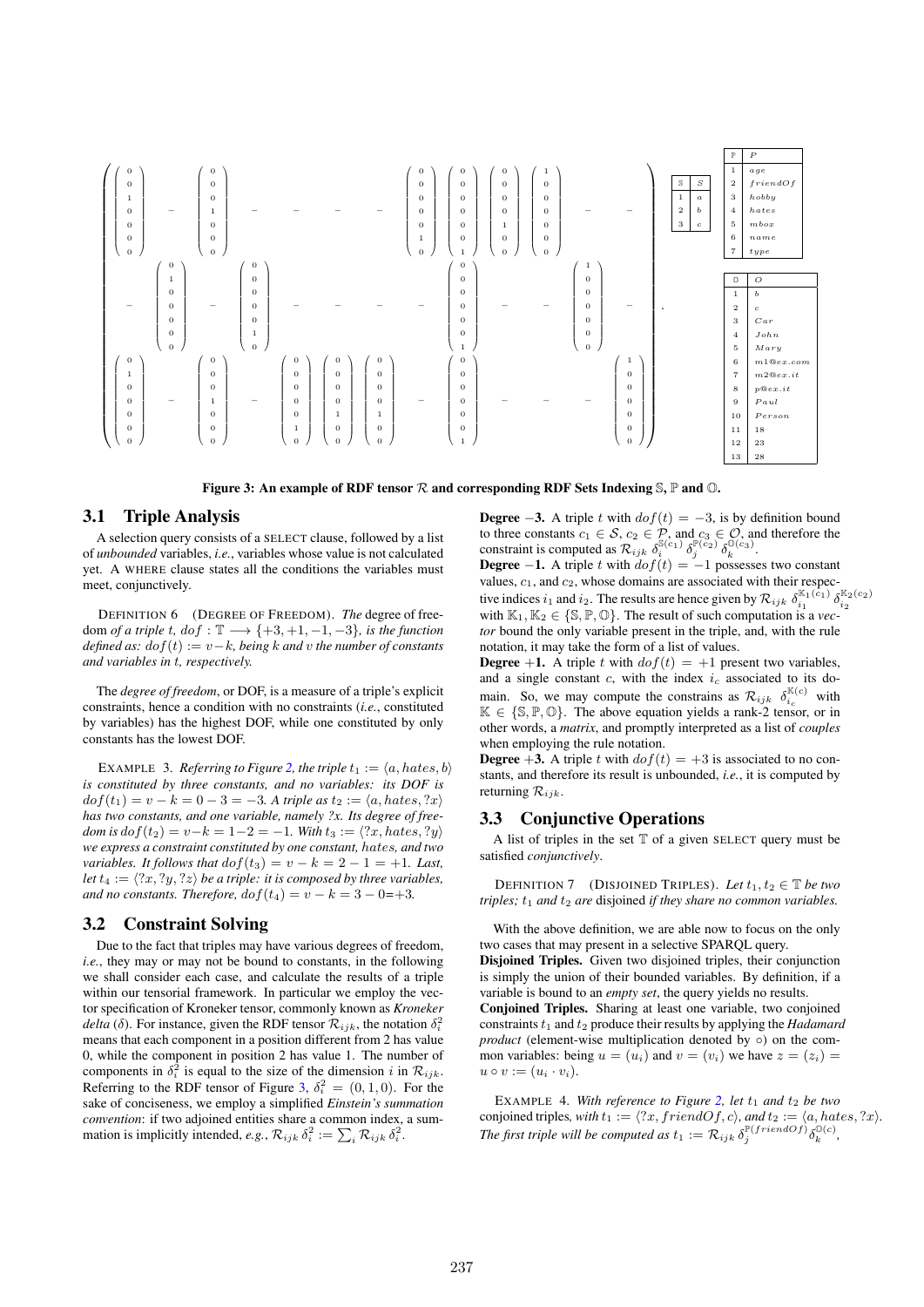

Figure 4: Triples by their *degree of freedom* in an *execution graph*. From left to right, we have DOFs  $-3$ ,  $-1$ ,  $+1$ , and  $+3$ .

*which yields the vector*  $t_1 := {\{\mathbb{S}(b)\}\rightarrow 1\}$ *. Analogously,*  $t_2$ will give the result  $t_2 := \mathcal{R}_{ijk} \, \delta_i^{\mathbb{S}(a)} \delta_j^{\mathbb{P}(hates)} = \{ \{\mathbb{O}(b)\} \to 1 \}.$ *Hence,*  $t_1 \circ t_2 = {\{\mathbb{S}(a)\}\rightarrow 1}$  *is the final result, i.e.*  $t_1$  *and*  $t_2$ *have b in common. Conversely, if we have*  $t_2 := \langle a, friendOf, ?x \rangle$ *, this will yield no results, since*  $t_2 := \emptyset$ *, and therefore*  $t_1 \circ t_2 = \emptyset$ *.* 

Anticipating an implementation aspect, we highlight the fact that *conjoined triples* may be computed sequentially for each value in a variable. In other words, if we have a shared variable  $?x$  to which there is associated the set of values  $\{v_1, v_2\}$ , the query shall be processed for  $v_1$ , and separately for  $v_2$ .

## 4. QUERY ANSWERING

Given a query, we may now proceed in describing a suitable scheduling algorithm for the analysis of all triples.

#### 4.1 Query Scheduling

Let us first recognize that the final purpose of a scheduling is to determine the *order of execution* of each triple. In turn, this will bind all the variables in the query to their respective values, if any. The degree of freedom of each triple is the primary tool for determining a sequence in which constraints should be solved: it indicates the priority of each triple, with lowest DOFs associated to higher priorities. A *directed acyclic graph* (DAG) may represent an algorithm [3], and in our case, will be employed to visually select all triples for execution.

DEFINITION 8 (EXECUTION GRAPH). *Given a set* T *of triples, an* execution graph *on*  $\mathbb{T}$  *is a weighted directed acyclic graph*  $EG =$  $(N, E)$ *. N is the set of nodes resulting from*  $N_t \cup N_c \cup N_v$ *, where*  $N_t$  *is the set of triples in*  $\mathbb{T}$ *,*  $N_c$  *and*  $N_v$  *are the sets of* constants *and* variables *associated to the triples of* T*, respectively.* E *is the set of weighted edges connecting triples to their respective constants and variables, with weights representing the domain (*i.e.*,* S*,* P *or* O*) of the ending node.*

In order to enhance readability, we present the execution graph in a three-layered fashion, as depicted in Figure 4. The center layer contains all triples  $N_t$ , the top layer the constants  $N_c$ , and the bottom layer the variables  $N_v$ .

EXAMPLE 5. *With reference to the query* Q1 *of Example 2 and Figure* 4, we rewrite Q1 *as follows. The triple*  $t_1 := \langle ?x, type, Person \rangle$ *has DOF* −1 *and is represented by the second graph of Figure 4, with*  $c_1 = type$ ,  $c_2 = Person$ , and their respective weights are  $w_1 = \mathcal{P}, w_2 = \mathcal{S},$  and  $w_3 = \mathcal{O}$ . Hence, the computation of  $t_1$  is given by  $\mathcal{R}_{ijk}$   $\delta_j^{\mathbb{P}(type)}$   $\delta_k^{\mathbb{Q}(Person)}$ , giving birth to a vector of ele*ments, bound to the variable* ?x. The triple  $t_2 := \langle ?x, hoby, car \rangle$ *has DOF* −1 *and is represented similarly to*  $t_1$ *. Therefore we may*  $\emph{compute}\ t_2$  as  $\mathcal{R}_{ijk}$   $\delta^{\mathbb{P}(hobby)}_{j}$   $\delta^{\mathbb{O}(car)}_{k}$ . The triples  $t_3 := \langle ?x, name, ?y1 \rangle$ ,  $t_4 := \langle ?x, mbox, ?y2 \rangle$ ,  $t_5 := \langle ?x, age, ?z \rangle$  have  $DOF+1$  and are *represented by the third graph of Figure 4. For instance, referring to*  $t_3$ *, we have only one constant*  $c_1 =$  *name with weight*  $w_2 = P$ *,* 



Figure 5: An example of execution graph.

*and two variables*  $x_1 = ?x$  *and*  $x_2 = ?y1$ *; their respective weights are*  $w_1 = S$ ,  $w_3 = O$ . *Hence*,  $t_3$  *is computed as*  $\mathcal{R}_{ijk}$   $\delta_j^{\mathbb{P}(name)}$ . *the matrix resulting from the computation is the set of couples associated to the variables* ?x *and* ?y1*. Figure 5 shows the final execution graph built from* Q1*.*

The scheduling for the execution of a SELECT SPARQL query is therefore dynamically determined. In our framework, given a set T of triples, the scheduling algorithm can be sketched as follows:

- 1. Determine the DOF of each triple  $t_i \in \mathbb{T}$ ;
- 2. Select the triple  $\widetilde{t} \in \mathbb{T}$  with lowest DOF;
- 3. Execute  $\tilde{t}$  as described in Section 3.2;
- 4. Bind all variables in the triples of  $T$  conjunctively;
- 5. Remove  $\tilde{t}$  from the list;
- 6. If  $\mathbb{T} = \emptyset$  *stop*; else proceed to *step* 1.

In the previous scheduling schema, we may encounter triples with the same DOF. In this case, in Step 2 we shall select the triple which raises the DOF of the largest numer of triples in a query, excluding itself. Suppose for instance that our triple patterns are as follows: *?x name ?y*, *?x hobby ?u*, *?u color ?z*, and finally the pattern *?u model ?w*. In the example we may notice as every triple has DOF equal to  $+1$ . However, analyzing the prospect DOFs, we notice as the first will promote only the second query through *?u*, both the third and fourth will affect two patterns—the second and fourth—while the second will affect all queries, and hence it is selected for processing.

EXAMPLE 6. *This example will elucidate the process of query answering via DOF analysis. With reference to the RDF tensor* R *described in Figure 3, let the SPARQL query under scrutiny be Q1*  $=$  *?x type Person. ?x hobby 'CAR'. ?x name ?y1. ?x mbox ?y2. ?x age ?z.; as discussed above, we have five triples*  $t_1$ ,  $t_2$ ,  $t_3$ ,  $t_4$ , *and* t5*. Given our five constraints we hence proceed in analyzing their* degrees of freedom, *resulting in*  $dof(t_1) = dof(t_2) = 1$ *, and*  $dof(t_3) = dof(t_4) = dof(t_5) = +1$ . We may proceed now in ex*ecuting the query. First, let us remind that any variable is currently* unbounded*, or in other words, unassociated to any value. The first triple to be computed is between*  $t_1 := \langle ?x, type, Person \rangle$  *and*  $t_2 := \langle ?x, hobby, car \rangle$ , having the lowest value of DOF, equal to −1*. In this case we start from* t1*. Therefore we determine the values associated to this constraint. This triple produces a* vector *of values to be bound to* ?x*:*

$$
t_1 := \mathcal{R}_{ijk} \delta_j^{\mathbb{P}(type)} \delta_k^{\mathbb{Q}(person)} =
$$
  
= {  $\{ \mathbb{S}(a) \} \rightarrow 1, \{ \mathbb{S}(b) \} \rightarrow 1, \{ \mathbb{S}(c) \} \rightarrow 1 \}$ .

*This computation returns the set*  $X$  *of values*  $\{a, b, c\}$  *to be associated to the variable* ?x*. Therefore we have to reanalyze the*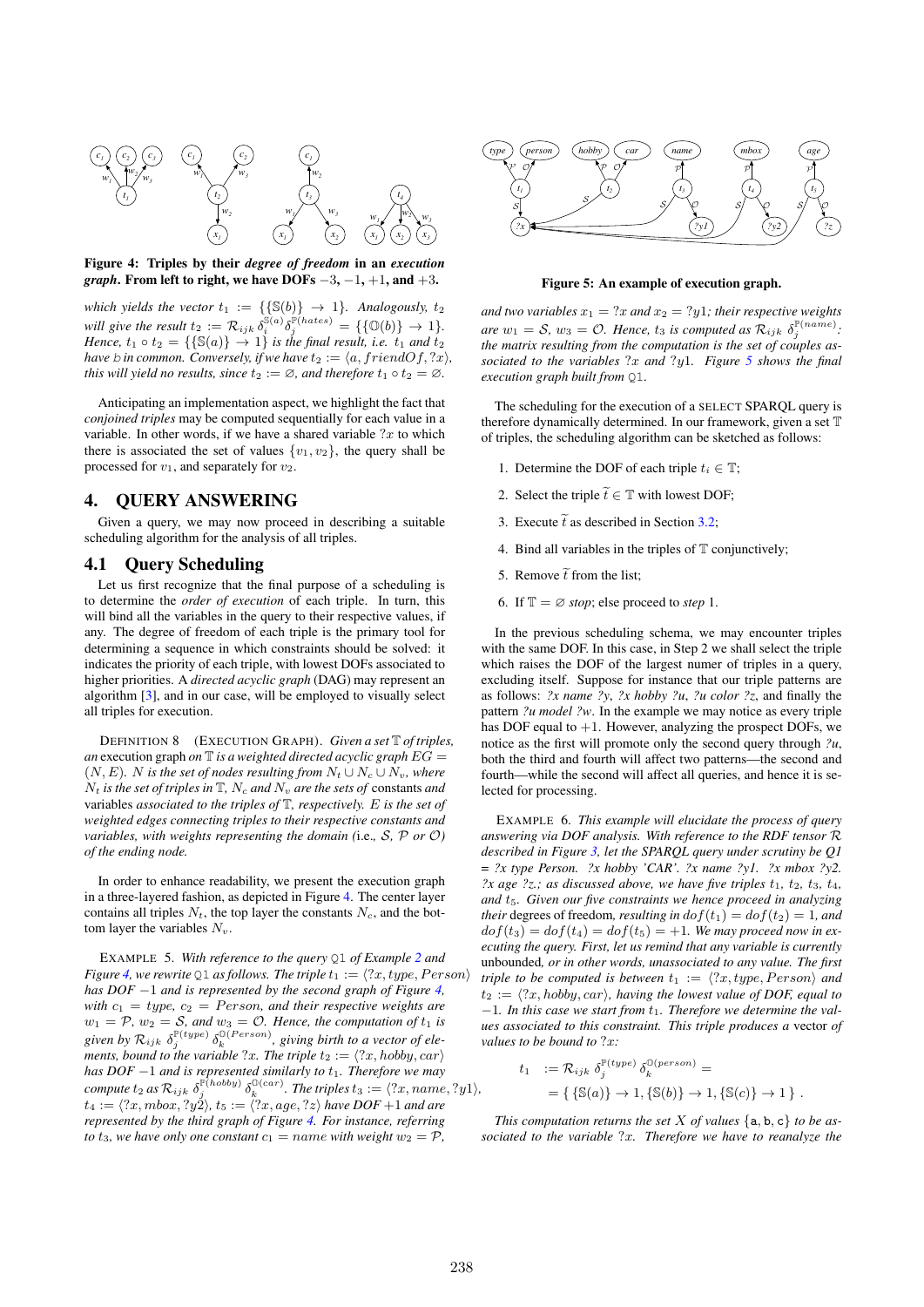*degree of freedom of the remaining triples. In this case we have*  $dof(t_2) = -3$  *and*  $dof(t_3) = dof(t_4) = dof(t_5) = -1$ , i.e., the *variable* ?x *is promoted to the role of constant. The next triple to be computed is*  $t_2$ *, having the highest value of DOF, equal to*  $-3$ *. Therefore, for each*  $x_z \in X$ *, the triple yields the boolean value* 

$$
t_2:=\mathcal{R}_{ijk}~\delta^{\mathbb{S}(x_z)}_i~\delta^{\mathbb{P}(hobby)}_j~\delta^{\mathbb{O}(car)}_k=1\,.
$$

*Since the outcome of the computation is true for*  $x_z \in \{a, c\}$ *, the set* X *is filtered accordingly, and the query processing may proceed. Proceeding our scheduling,*  $t_3$  *has to be processed similarly to*  $t_1$ *. This triple produces a* vector *of values to be bound to* ?y1*:*

$$
t_3 \quad := \mathcal{R}_{ijk} \; \delta_i^{\mathbb{S}(a)} \; \delta_j^{\mathbb{P}(name)} \cup \mathcal{R}_{ijk} \; \delta_i^{\mathbb{S}(c)} \; \delta_j^{\mathbb{P}(name)} =
$$
\n
$$
= \{ \{ \mathbb{O}(Paul) \} \to 1, \{ \mathbb{O}(Mary) \} \to 1 \} \; .
$$

*Owing to the non-emptiness of the previous computation, we proceed to the last triples*  $t_4$  *and then*  $t_5$  *computed as*  $t_3$  *producing the vectors of values to be bound to* ?y2 *and* ?z*, respectively.*

$$
t_4 := \{ \{ \mathbb{O}(p@ex.it) \} \to 1, \{ \mathbb{O}(m1@ex.it) \} \to 1, \\ \{ \mathbb{O}(m2@ex.com) \} \to 1 \}.
$$
  

$$
t_5 := \{ \{ \mathbb{O}(18) \} \to 1, \{ \mathbb{O}(28) \} \to 1 \}.
$$

*In both the triples all values in the set* X*,* i.e.*,* a *and* c*, provide non-empty results in the computation. Finally we apply the filter to the values associated to the variable*  $?z$ , *i.e.*,  $?z \geq 20$ *. Consequently, we have to filter*  $t_5$  *to*  $\{\{\mathbb{O}(28)\}\rightarrow 1\}$  *and then the set*  $X$ , i.e.,  $X = \{c\}$ *. Since all triples were processed, the scheduling stops. Moreover we bind the set* Y 1 *of values associated to* ?y1 *to* X *obtaining* {M ary}*. Because the result clause of Q1 is* ?x ?y1*, we return the so-generated* X *and* Y 1*.*

In the rest of this section we provide an implementation of our scheduling algorithm to perform both "conjunctive" and "non-conjunctive" SELECT SPARQL queries.

#### 4.2 Conjunctive Pattern with Filters

The so-called conjunctive pattern with filters (CPF) uses only the operators AND and FILTER. Therefore our scheduling algorithm takes as input a set  $\mathbb T$  of triple patterns  $t_1, \ldots, t_m$ , a filter f, a set  $X_v$  of result clause variables  $?x_1, \ldots, ?x_n$  and a RDF tensor  $\mathcal{R}$ , in terms of sum of p chunks  $\mathcal{R}_i$ ; p is the number of processes on p hosts, while  $\mathcal{R}_i$  is the slice of  $\mathcal R$  corresponding to the set of triples in the *i*-th host. The output is a set  $\mathcal{X}_I$  of instances  $X_1, \ldots, X_n$ , that is, each  $X_i$  contains values to be associated to the variable  $?x_i$  such that all constraints  $t_1, \ldots, t_m$  are satisfied. The set  $\mathcal{X}_I$  is computed as shown in Algorithm 1.

More in detail, we initialize a map  $\nabla$  where the keys are all the variables occurring in the triples of  $T$  while to each key we associate a set of values, i.e. at the beginning an empty set (lines [1-2]). The procedure getVariables is responsible to extract all variables from the triple patterns in T. For instance referring to the query Q1 of Example 2 on the RDF graph of Figure 2, we have  $\mathbb{T} = \{t_1, t_2, t_3, t_4, t_5\}$  as described above,  $f = ?z \geq 20$ ,  $X_v = \{?x, ?y1\}$  and the RDF tensor R illustrated in Figure 3. The map V is initialized to  $\{\langle ?x, \emptyset \rangle, \langle ?y1, \emptyset \rangle, \langle ?y2, \emptyset \rangle, \langle ?z, \emptyset \rangle\}.$ 

We organize  $T$  as a priority queue (i.e. high priority corresponds to low DOF associated to a constraint  $t$ ). Then we extract a constraint t from  $\mathbb T$  until  $\mathbb T$  is not empty and the computation of t produces a non-empty result (lines [4-12]). In particular, a broadcast mechanism sends  $t$  and  $V$  to all hosts, which compute  $t$  on the

| <b>Algorithm 1:</b> Execution of a SPARQL query |  |  |  |
|-------------------------------------------------|--|--|--|
|-------------------------------------------------|--|--|--|

```
Input : T = \{t_1, ..., t_m\}, f, X_v = \{?x_1, ..., ?x_n\},<br>
R = R_1 + ... + R_p<br>
Output: X_I = \{X_1, ..., X_n\}1 \quad V \leftarrow \varnothing;<br>2 foreach
  2 foreach ?x \in getVariables(T) do V.put(?x, \varnothing);<br>3 proceed \angle true:
  3 proceed \leftarrow true;<br>4 while (T is not emp
  4 while (\mathbb{T} is not empty) ∧ (proceed) do<br>5 \mid t ← \mathbb{T}.dequeue ();
  5 t \leftarrow \text{Tidequeue}();<br>6 broadcast (t);
                broadcast(t);
  7 proceed \leftarrow reduce (Application (t, V, \mathcal{R}_i), OR);<br>8 if (proceed) then
 \begin{array}{c|c} 8 & \text{if (proceed) then} \\ 9 & \text{Indate (T)} \end{array}\begin{array}{c|c} 9 & \text{Update}(\mathbb{T}, \mathsf{V}); \\ \hline \text{Filter}(\mathsf{V}, f). \end{array}10 Filter(V,f);<br>11 foreach ?x \in \alpha11 \parallel foreach ?x \in getVariables(\{t\}) do \parallel reduce(V.get(?x), sum);
13 if (proceed) then
14 foreach ?x \in X_v do \mathcal{X}_I \leftarrow \mathcal{X}_I \cup \mathsf{V}.get(?x);
15 else X_I \leftarrow \emptyset;
16 return \mathcal{X}_I;
```
own  $\mathcal{R}_1$ . The resulting values associated to the variables occurring in t are included in the set V and then filtered by applying  $f$  $(i.e., the procedure **Filter** is responsible of such task) in terms$ of a map operation: being  $u = (u_i)$  and f a suitable function,  $v = (v_i) = \text{map}(f, u) := (f(u_i))$ . Consequently, we update the DOFs of each triple in  $\mathbb T$  (*i.e.*, the procedure Update is responsible of such task). At the end, if all triples brought result we return the sets of values associated to the variables in  $X_v$ , otherwise we return an empty set.

|    | <b>Algorithm 2:</b> Tensor application of a triple                                                                                                                            |  |  |  |
|----|-------------------------------------------------------------------------------------------------------------------------------------------------------------------------------|--|--|--|
|    | <b>Input</b> : t, $V = \{ \langle 2x_1, X_1 \rangle, \ldots, \langle 2x_n, X_n \rangle \}, \mathcal{R}$<br>Output: boolean                                                    |  |  |  |
|    | 1 if isVariable $(t.s)$ then $S \leftarrow V$ get $(t.s)$ ;<br>2 else $S \leftarrow S \cup \{t.s\};$<br><b>3 if</b> is Variable $(t, p)$ then $P \leftarrow V$ get $(t, p)$ ; |  |  |  |
|    | 4 else $P \leftarrow P \cup \{t,p\}$ ;<br>5 if isVariable $(t.o)$ then $O \leftarrow V$ .get $(t.o)$ ;<br>6 else $O \leftarrow O \cup \{t.o\};$                               |  |  |  |
| 7  | switch dof $(t, V)$ do                                                                                                                                                        |  |  |  |
| 8  | case -3                                                                                                                                                                       |  |  |  |
| 9  | <b>return</b> CASETHREE $(t, S, P, O, V, \mathcal{R})$ ;                                                                                                                      |  |  |  |
| 10 | case -1                                                                                                                                                                       |  |  |  |
| 11 | <b>return</b> CASEONE $(t, S, P, O, V, \mathcal{R})$ ;                                                                                                                        |  |  |  |
| 12 | $case +1$                                                                                                                                                                     |  |  |  |
| 13 | <b>return</b> CASEMINUSONE $(t, S, P, O, V, \mathcal{R})$ ;                                                                                                                   |  |  |  |
| 14 | $case +3$                                                                                                                                                                     |  |  |  |
| 15 | V.put $(t.s.$ getValues $(\mathcal{R}_{ijk}1_i1_k)$ ;                                                                                                                         |  |  |  |
| 16 | V.put $(t.p, \text{getValues} (\mathcal{R}_{ijk} 1_i 1_k))$ ;                                                                                                                 |  |  |  |
| 17 | V.put $(t.o.$ getValues $(\mathcal{R}_{ijk}1_i1_j)$ ;                                                                                                                         |  |  |  |
| 18 | return true;                                                                                                                                                                  |  |  |  |
| 19 | otherwise                                                                                                                                                                     |  |  |  |
| 20 | return false;                                                                                                                                                                 |  |  |  |

The computation of a triple  $t$  is performed by the procedure Application. Since we are in a distributed environment, we exploit a reduce function that takes as input a set of values and an operator to combine such values. Since Application returns a boolean value (*i.e.* true if the tensor application was able to compute  $t$ ), the reduce function takes all boolean values from each host and combine them through the OR logic operator (line [7]). Similarly, if the result of such reduce is true, then we combine all the values retrieved for each variable  $2x$  in t by the hosts by reducing them though a sum operator, *i.e.* union, (lines [11-12]).As shown in Algorithm 2, it takes as input the triple  $t$ , the map  $\vee$  and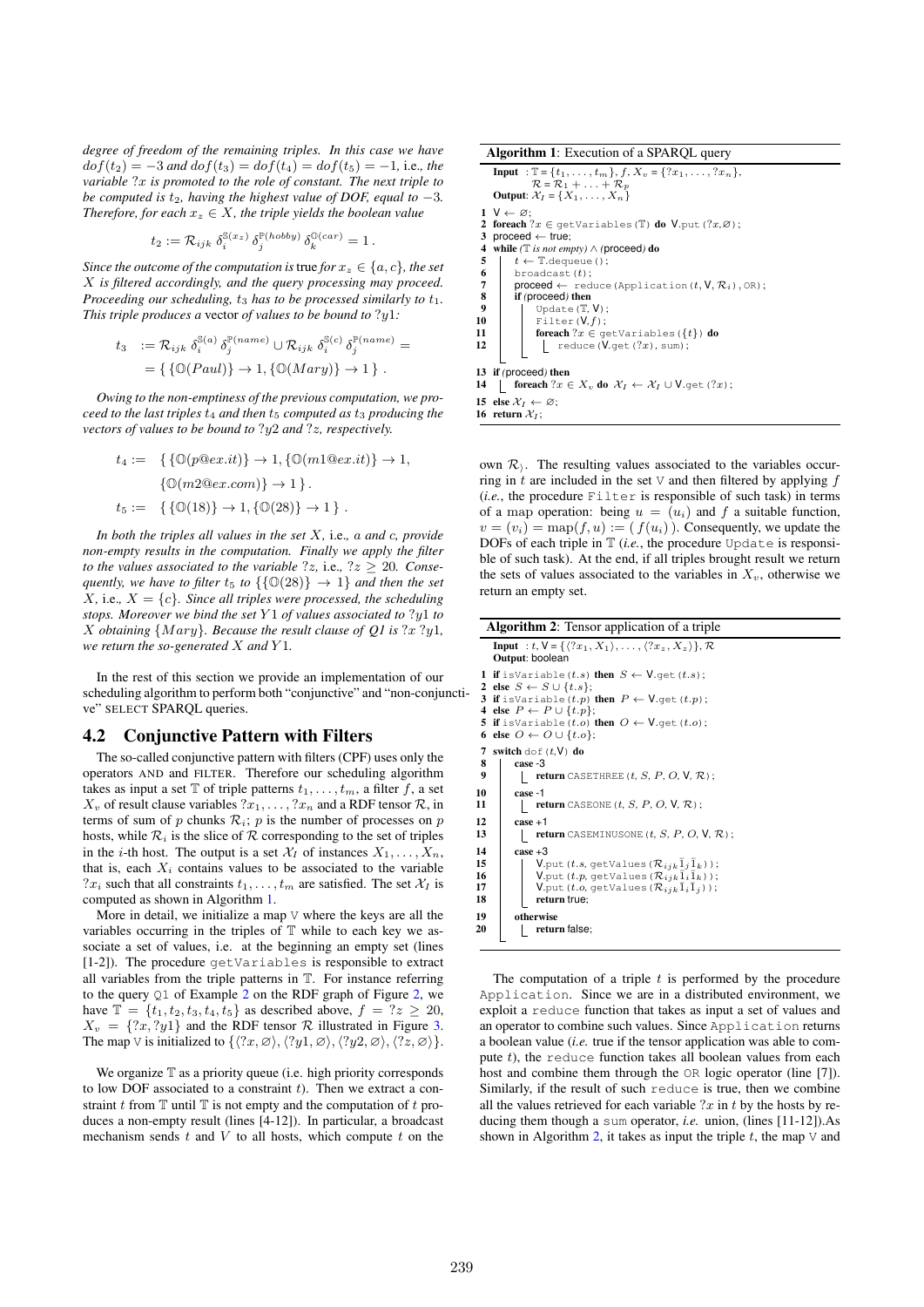the tensor slice  $R$ . In this procedure we have to evaluate the DOF of t: how many constants (or variables to which there exists a nonempty set associated in V) and how many variables (to which an empty set is associated in V). We use the notation t.s, t.p and t.o to access to subject, property and object of a triple  $t$ , respectively. The procedure is Variable evaluates if a component of  $t$  is a variable: we extract all values associated in the previous computations and we put them in the sets  $S$ ,  $P$  and  $O$ . Otherwise  $S$ ,  $P$ and  $O$  contain the constants  $t.s$ ,  $t.p$  and  $t.o$ , respectively. W.r.t the DOF, we call the corresponding procedure implementing the tensor application on R.

**Case**  $-3$ . The triple t has DOF  $-3$ ; in this case we have to filter all  $s \in S$ ,  $p \in P$  and  $o \in O$  such that there does not exist a triple  $\langle s, p, o \rangle$  in R. As illustrated in Algorithm 3, we iterate on S, P and  $O$  to compute the set  $D$  of elements to filter. If all  $S$ ,  $P$  and  $O$  are not empty we can proceed with our scheduling.

|                         | <b>Algorithm 3:</b> Case with DOF -3 |                                                                                                                                          |  |  |
|-------------------------|--------------------------------------|------------------------------------------------------------------------------------------------------------------------------------------|--|--|
|                         | Input : t, S, P, O, V, $\mathcal{R}$ |                                                                                                                                          |  |  |
|                         | Output: boolean                      |                                                                                                                                          |  |  |
|                         |                                      | $1\;\;D\leftarrow\varnothing$ :                                                                                                          |  |  |
| 2                       |                                      | foreach $s \in S$ do                                                                                                                     |  |  |
| 3                       |                                      | foreach $p \in P$ do                                                                                                                     |  |  |
| $\overline{\mathbf{4}}$ |                                      | foreach $o \in O$ do                                                                                                                     |  |  |
| 5                       |                                      | if $\mathcal{R}_{\mathbb{S}(s)\mathbb{P}(p)\mathbb{O}(o)}=0$ then                                                                        |  |  |
| $\boldsymbol{6}$        |                                      |                                                                                                                                          |  |  |
| $\overline{7}$<br>8     |                                      | $\begin{array}{c} \n\tilde{D} \leftarrow \tilde{D} \cup \{s\}; \\ D \leftarrow D \cup \{p\}; \\ D \leftarrow D \cup \{o\};\n\end{array}$ |  |  |
|                         |                                      |                                                                                                                                          |  |  |
| 9                       |                                      | else                                                                                                                                     |  |  |
| 10                      |                                      | $D \leftarrow D - \{s\};$<br>$D \leftarrow D - \{p\};$<br>$D \leftarrow D - \{o\};$                                                      |  |  |
| 11                      |                                      |                                                                                                                                          |  |  |
| 12                      |                                      |                                                                                                                                          |  |  |
|                         |                                      |                                                                                                                                          |  |  |
|                         |                                      | 13 $S \leftarrow S - D$ ;                                                                                                                |  |  |
|                         |                                      | 14 $P \leftarrow P - D$ :                                                                                                                |  |  |
|                         |                                      | 15 $O \leftarrow O - D$ ;                                                                                                                |  |  |
|                         |                                      | <b>16 if</b> isVariable $(t.s)$ then V.put $(t.s,S)$ ;                                                                                   |  |  |
|                         |                                      | 17 if isVariable $(t, p)$ then V.put $(t, p, P)$ ;                                                                                       |  |  |
|                         |                                      | 18 if isVariable $(t.o)$ then $V.$ put $(t.o,O)$ ;                                                                                       |  |  |
|                         |                                      | 19 return ( $S \neq \emptyset \land P \neq \emptyset \land O \neq \emptyset$ );                                                          |  |  |
|                         |                                      |                                                                                                                                          |  |  |

**Case**  $-1$ . The triple t has DOF  $-1$ ; in this case t provides only one variable. As shown in Algorithm 4, the procedure roleVariable evaluates which component of  $t$  is a variable (*i.e.*,  $'s$  for subject, 'p' for property, 'o' for object). We have to compute the application  $\mathcal{R}_{ijk}$   $\delta_{i_1}^{\mathbb{K}_1(c_1)}$   $\delta_{i_2}^{\mathbb{K}_2(c_2)}$  on the two constants  $c_1$  and  $c_2$ of t. For instance if  $\text{roleVariable}(t)$  is 's' then we employ the constants  $p \in P$  and  $o \in O$  (*i.e.*, coming from the previous computations) and we compute  $\mathcal{R}_{ijk}$   $\delta_j^{\mathbb{P}(p)}$   $\delta_k^{\mathbb{O}(o)}$ . The procedure getValues retrieves the values associated to the resulting vector and put them in the set  $X$ . Finally we associate  $X$  to the variable t.s in  $\vee$ . If the resulting set X is not empty we can proceed with our scheduling.

**Case** +1. The triple t has DOF +1; in this case t provides only one constant. As shown in Algorithm 5, the procedure roleConstant evaluates which component of  $t$  is a constant.

We have to compute  $\mathcal{R}_{ijk} \delta_{i_c}^{\mathbb{K}(c)}$ . For instance if roleConstant(t) is 's', we have to extract all predicates and objects associated to the elements  $e \in S$  (coming from the previous computations in case). Therefore we compute  $\mathcal{R}_{\mathbb{S}(e)jk}\overline{1}_k$  and  $\mathcal{R}_{\mathbb{S}(e)jk}\overline{1}_j$ ;  $\mathcal{R}_{\mathbb{S}(e)jk}$ returns a matrix fixing the dimension i to  $\mathbb{S}(e)$  while  $\bar{1}_i$  ( $\bar{1}_k$ ) is a vector with all components 1 and with length equal to the size of

#### Algorithm 4: Case with DOF -1

|                                | <b>Input</b> : t, S, P, O, V, R<br>Output: boolean                                                              |  |
|--------------------------------|-----------------------------------------------------------------------------------------------------------------|--|
| 1<br>$\mathbf{2}$              | $X \leftarrow \varnothing$ ;<br><b>switch</b> roleVariable $(t)$ <b>do</b>                                      |  |
| 3<br>4                         | case 's'<br>foreach $p \in P$ do                                                                                |  |
| 5                              | foreach $o \in O$ do                                                                                            |  |
| 6                              | $X \leftarrow X \cup \text{getValues } (\mathcal{R}_{ijk} \delta_i^{\mathbb{P}(p)} \delta_k^{\mathbb{Q}(o)})$ ; |  |
| 7                              | $V$ .put $(t.s,X)$ ;                                                                                            |  |
| 8                              | case 'p'                                                                                                        |  |
| $\boldsymbol{9}$               | foreach $s \in S$ do                                                                                            |  |
| 10                             | foreach $o \in O$ do                                                                                            |  |
| 11                             | $X \leftarrow X \cup \text{getValues } (\mathcal{R}_{ijk} \delta_i^{\mathbb{S}(s)} \delta_k^{\mathbb{Q}(o)})$ ; |  |
| 12                             | $V$ .put $(t.p,X)$ ;                                                                                            |  |
| 13                             | case 'o'                                                                                                        |  |
| 14                             | foreach $s \in S$ do                                                                                            |  |
| 15                             | foreach $p \in P$ do                                                                                            |  |
| 16                             | $X \leftarrow X \cup \text{getValues } (\mathcal{R}_{ijk} \delta_i^{\mathbb{S}(s)} \delta_j^{\mathbb{P}(p)})$ ; |  |
| 17                             | $V$ .put $(t.o,X)$ ;                                                                                            |  |
| 18                             | otherwise                                                                                                       |  |
| 19                             | return false;                                                                                                   |  |
| 20 return $X \neq \emptyset$ ; |                                                                                                                 |  |

the dimension  $j(k)$ . All the properties  $(E_1)$  and objects  $(E_2)$  are then associated to t.p and t.o in the map V. If  $E_1$  and  $E_2$  are non empty our scheduling can proceed.

**Case**  $+3$ . If the triple t has DOF  $+3$  we have to extract all subjects  $(\mathcal{R}_{ijk}\overline{1}_j\overline{1}_k)$ , properties  $(\mathcal{R}_{ijk}\overline{1}_i\overline{1}_k)$  and objects  $(\mathcal{R}_{ijk}\overline{1}_i\overline{1}_j)$ from R.

#### 4.3 Non-Conjunctive Pattern with Filters

The so called non conjunctive pattern with filters (non-CPF) employs OPTIONAL and UNION, beyond AND and FILTER. In this case our scheduling algorithm has to perform disjoined triples.

**Union.** Given a query  $\langle RC, G_P \rangle$  with  $G_P = \langle \mathbb{T}, f, \_, U \rangle$  (*i.e.*,  $U = \langle T_U , f_U , \underline{\ } , \rangle$ , we perform our scheduling algorithm on the triples of both  $\mathbb T$  and  $\mathbb T_U$ , separately. Finally we make the union of all  $X_I$ . For instance let us consider the query Q2 of Example 2. We have  $\mathbb{T} = \{t_1\}$  and  $\mathbb{T}_U = \{t_2\}$ , where  $t_1 :=$  $\langle ?x, name, ?y \rangle$  and  $t_2 := \langle ?z, mbox, ?w \rangle$ . From T we generate  $X_I = \{\{a, b, c\}, \{Paul, John, Mary\}\}\$  while from  $\mathbb{T}_U$  we have  $X_I = \{\{a, c\}, \{p@ex.it, m1@ex.it, m2@ex.com\}\}.$ 

The final result is  $\mathcal{X}_I = \{ \{a, b, c\}, \{Paul, John, Mary\},\}$  $\{p@ex.it, m1@ex.it,$ m2@ex.com} }.

**Optional.** Given a query  $\langle RC, G_P \rangle$  with  $G_P = \langle \mathbb{T}, f, OPT, \rangle$  $(i.e., OPT = \langle \mathbb{T}_{OPT}, f_{OPT}, \square \rangle)$ , we perform our scheduling algorithm on the triples of both  $\mathbb{T}$  and  $\mathbb{T} \cup \mathbb{T}_{OPT}$ , separately. Finally we make the union of all  $\mathcal{X}_I$ . For instance let us consider the query Q3 of Example 2, we have  $\mathbb{T} = \{t_1, t_2, t_3\}$  and  $\mathbb{T}_{OPT} = \{t_4\}$ , where  $t_1 := \langle ?x, type, Person \rangle, t_2 := \langle ?x, friendOf, ?y \rangle, t_3 :=$  $\langle ?x, name, ?z \rangle$  and  $t_4 := \langle ?x, mbox, ?w \rangle$ . From T we generate  $X_I = \{John, Mary\}, \{b, c\}\}\$ , while from  $\mathbb{T} \cup \mathbb{T}_{OPT}$  we have  $X_I = \{\{Mary\}, \{b\}, \{m1@ex.it, m2@ex.com\}\}.$  The final result is  $X_I = \{ \{John, Mary\}, \{b, c\}, \{m1@ex.it, m2@ex.com\} \}.$ 

Of course, both the graph patterns  $U$  and  $OPT$  can be more complex, i.e. with other UNION or OPTIONAL statements; in this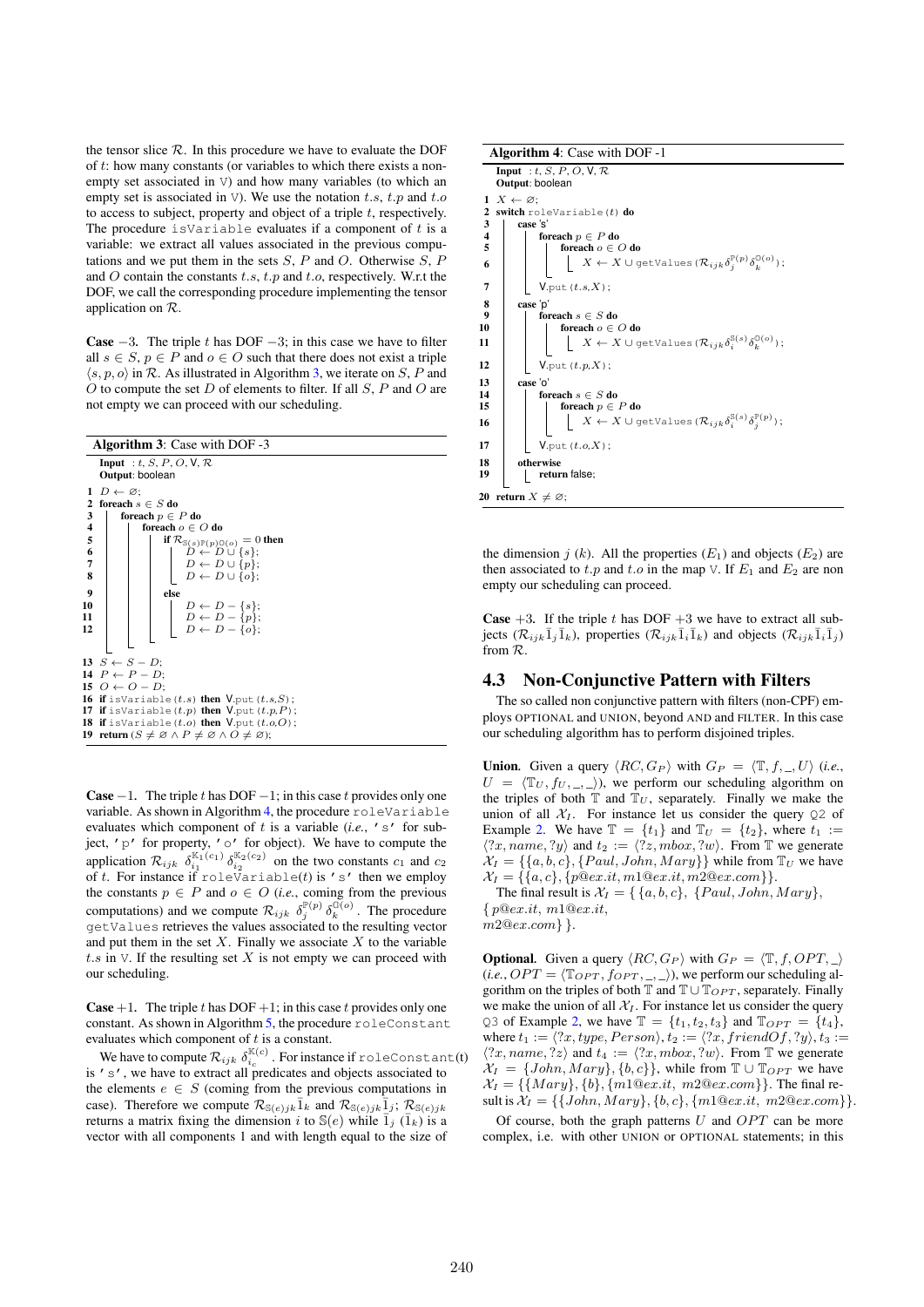

case we apply the above procedure recursively. Concluding, once our scheduling algorithm produced  $X_I$ , we demand to a *front-end* task the presentation of results in terms of tuples, conforming to the result clause of the query.

#### 5. IMPLEMENTATION

Our prime objective is to provide a general storage, in memory data structures and operators for distributed query processing in our framework. As detailed in Section 7, we make use of a clustering file system, *i.e.*, the Lustre [15] file system. In our system we were not allowed low-level administration, and therefore we could not tune Lustre for optimal performance by imposing *ad-hoc* parameters: we therefore chose a file format that could exploit a parallel distributed access on a shared file system, in particular, we chose the *Hierarchical Data Format* version 5, or HDF5. The HDF5 data format [10] is a binary storage that allows a hierarchical organization of large datasets. It supports platform-independent binary data types, multidimensional arrays, and grouping in order to provide more articulated data structures. In comparison to standard DBMSs, recent developments in the analysis of biological dataset highlighted that databases are effective in dealing with string-based data, whereas management is more difficult for complex numerical structures (cf. Millard et al., Nature [17]). Limits of HDF5 on the top of a Lustre file system is beyond present-day realistic constraints: the maximum archive size is imposed by HDF5,  $10^{18}$ bytes, or 1000 PB.

Permanent Storage*.* Several data structures have been proposed for (sparse) tensors, *i.e.*, multidimensional arrays [24]. A common representation for sparse matrices is the *Compressed-Row Storage* format, or briefly CRS, with its dual CCS—*Compressed-Column Storage* (cf. [6]). Such matrices with  $nnz$  non-zero entries, are represented by means of three different arrays: one of length  $nnz$  representing all stored entries, in row-major order for CRS (columnmajor for CCS); one array of length equal to the number of rows,



Figure 6: Data storage within the HDF5 file format.

containing the indexes of the first element of each row (or column); finally, the column index vector of each non-zero element. Literature describes numerous data structures related to CRS, aimed at tensor representation: in essence, elements are stored by *sorting* indexes, and subsequently memorizing index vectors as CRSs, a technique commonly known as *slicing*. It is clear as the *order of sorting* is crucial: being  $\mathcal{R}_{ijk}$  a tensor sorted on the *i*-th coordinate, calculating  $\mathcal{R}_{ijk}v_i$  is optimized, but  $\mathcal{R}_{ijk}v_k$  is not [2]. Moreover, all CRS descendants suffer from the same drawbacks of their ancestor: they highly depend on the assumption that elements are *evenly distributed among rows*. Moreover, such data structures are *bounded to particular dimensions* of a tensor, or in simpler terms, changing the size of a coordinate—*e.g.*, introducing a new property—is a burdensome operation (cf. [14]).

We therefore chose another common data format to model RDF graphs as tensors, the *Coordinate Sparse Tensors* [2], or CST. This format, already introduced in Section 2, memorizes tensors as a list of tuples: we memorize a list of  $nnz$  entries, describing the entry value and coordinates, parallel to the description illustrated in Figure 3. The main advantage of this organization is its simplicity and adaptability: it is *order independent* with respect to the RDF tuples, allows fast parallel access to data, requires no particular index sorting on coordinates, and allows run-time dimension changes with the addition of new entries.

As previously said, we chose HDF5 as the hierarchical permanent storage medium. The *root* of the HDF5 storage will contain a header with pointers to two main data structured: the *Literals* list and the *RDF tensor* itself. The former, as exemplified in Figure 6, contains the list of all literals needed by a user to identify objects in the RDF graph: in other words, it incorporates the list of literals and constants found in RDF groups  $S$ ,  $\overline{P}$ , and  $\overline{O}$ , hence, it implicitly defines S, P, and O. The latter group is the RDF tensor, stored as a list of triples by means of Coordinate Sparse Tensor representation. By definition if a triple is not present in the list, then its associated boolean value is *false*, hence omitted.

Parallel Operations*.* Our storage exploits the performance boost obtainable by a binary interface and numerical data. We are able, therefore, to *split* data over different processes, so that I/O overhead may be further ameliorated. The CST data structure does not rely on any particular ordering, and therefore given  $p$  processes, and being  $n$  the number of triples stored in the RDF tensor, we may simply distribute evenly  $n/p$  3-tuples on each process, owing to the associative and distributive properties of linear forms. In fact, given  $\mathcal{R}_{ijk}v_{\ell}$ , with  $\ell \in \{i, j, k\}$ , it is perfectly licit to obtain the result as

$$
\mathcal{R}_{ijk}v_{\ell} = \left(\sum_{z=1}^{p} R_{ijk}^{z}\right)v_{\ell} = \sum_{z=1}^{p} \left(R_{ijk}^{z}v_{\ell}\right),\qquad(1)
$$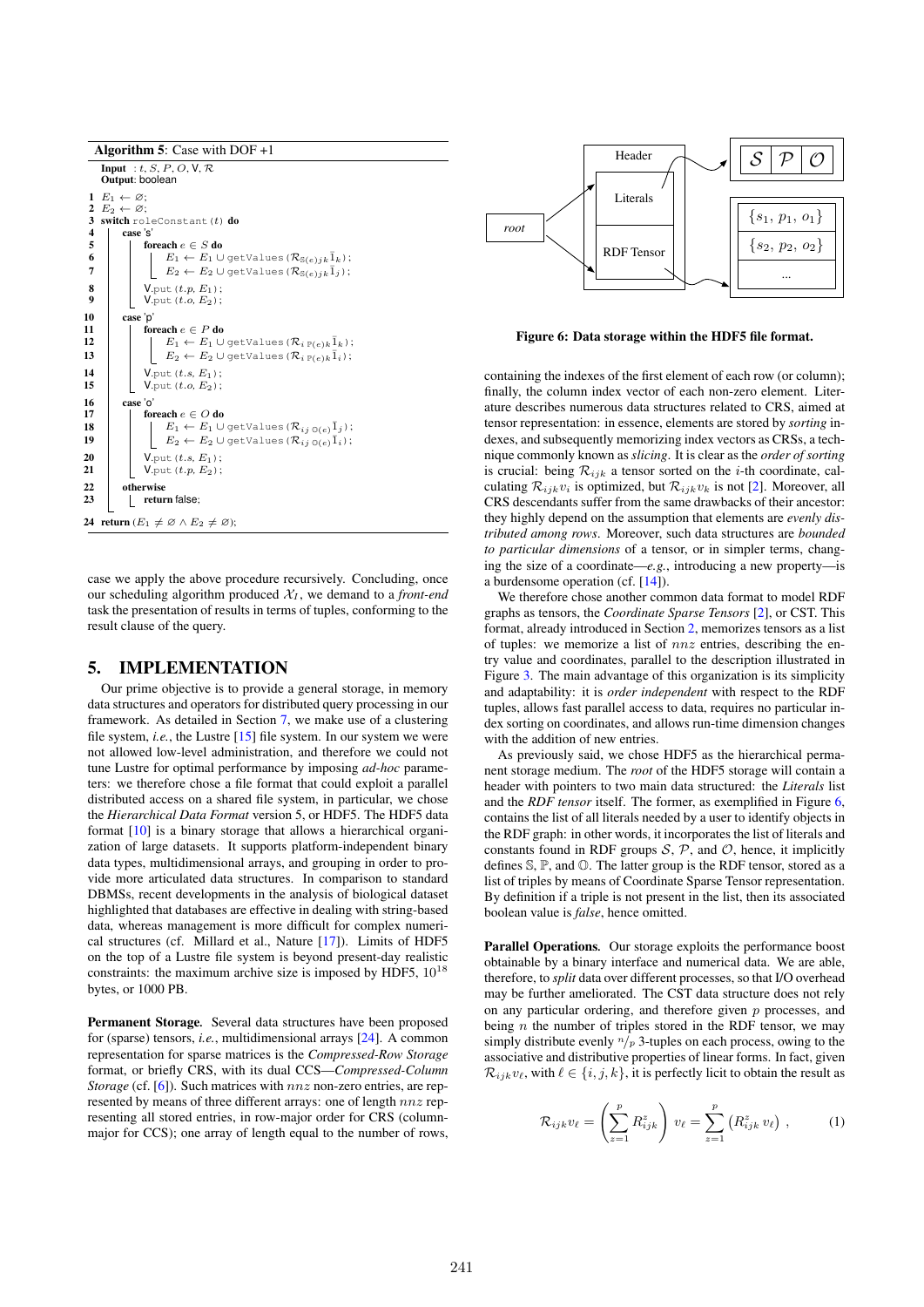```
typedef __uint128_t rdft;
// Returns an 128-bit integer from components
inline rdft toStorage(long s, long p, long o)
{
    return (static_cast<rdft>(s) << 0x4E) |
            (static_cast<rdft>(p) << 0x32) |
           (static_cast<rdft>(o));
}
auto it = std::find_if(p.begin(), p.end(),
    [](rdft d){ return d &
                toStorage(42, 0xFFFFFFF, 256); });
```
#### Figure 7: A representative search with 128-bits integer encoding, searching for a triple matching  $\langle \mathbb{S}^{-1}(42), ?x, \mathbb{O}^{-1}(256) \rangle$ .

being  $\mathcal{R}_{ijk}^z$  the z-th tensor partition, *i.e.*, a set of  $n/p$  triples assigned to each process. As the reader may perceive, a parallel implementation of all the operators introduced in the previous sections is straightforward, being inherently data-parallel [3].

We remind that our environment shall handle *highly unstable data-sets*, and as such we do not perform any indexing, as said before. Therefore, each and every computational node in our environment will read a portion of all RDF triples independently of any order, *i.e.*, as they appear in the dataset. Having access to the Lustre distributed file system, each node in the cluster may read its contiguous portion of data, *i.e.*,  $z$ -th processor will read  $n/p$  triples, with offset equal to  $z^n/p$ , with  $z \in \mathbb{N} \leq p$  being the processor unique id, and  $p$  being equal to the number of available processes. Hence, each process will hold a fragment of the whole tensor  $\mathcal{R}$ , being the part in itself a valid sparse tensor.

Equation (1) shows that the application of a tensor to a vector may be conducted independently on each process, multiplying the partial tensor  $\mathcal{R}^z$  with the vector v. In order to reconstruct the complete result  $\mathcal{R} v$ , we shall sum all the contribution computed by each process, an operation that, in distributed terms, is named *reduction*. The reduction operator combines all data from every process with an *associative operation*, in our case, we employ reductions over boolean rings and vector spaces (cf. Algorithm 1), and are carried on communicating among processes using binary trees [22].

Tensor Application*.* Our implementation has the primary objective of exploiting the underlying hardware for accelerating tensor applications. This paragraph briefly describes the implementation of tensor application described in Section 3.2, and leveraged on each computational node as reported in the previous paragraph.

The tensorial framework we developed relies on the latest ISO C++11 specification, utilizing an unordered vector as the main computational node in-memory data structure. The vector contains all triples stored in a single computational node, encoded as a single *128-bit unsigned integer*; each integer is decomposed bit-by-bit, *i.e.*, interpreted as a sequence of bits representing, in order,  $\mathbb{S}, \mathbb{P},$ and O. In our implementation, we reserved 50 bits for subject and object, and 28 bits for the property, as detailed in the function toStorage in Figure 7. Applying the tensor to a vector falls into one of the four cases exposed in Section 3.2, dependently on each triple pattern's degree of freedom: each DOF case shall multiply the tensor with one or more Dirac deltas (*i.e.*, it is a generalization of Kronecker delta). However, we may conduct those operations simultaneously by scanning the vector for matching triples, encoded in a single 128-bit integer.

Scanning the vector, which is guaranteed to be allocated in a single contiguous block of memory, leverages memory caches and minimizes *cache misses*. In other words, the naïve data structure

allows us to employ a simple bit-wise *cache-oblivious* search algorithm [7]. In order to optimize queries, searching is performed by utilizing the bit-wise and operator: a SPARQL triple pattern is encoded as a single 128-bit integer, shifting their numerical values and or-ing them; free variables, as for instance in Figure 7, are represented by a sequence of bit set to 1. Our implementation optimises further comparisons by exploiting CPU-level SSE2/SSE3 instructions, available on every modern processors, and used as accelerators in several computational fields, as for instance bioinformatics or databases. Hence, a triple  $\langle s, p, ?x \rangle$  is encoded combining  $\mathbb{S}^{-1}(s)$ ,  $\mathbb{P}^{-1}(p)$ , and a sequence of 50 bit set in a single 128-bit integer number, treated via XMM 128-bit capable registers.

#### 6. THEORETICAL ANALYSIS

The ensuing paragraphs analyze the theoretical complexity of all the operations involved in SPARQL queries, according to Sections 3 and 4. In the following, we will employ the notation  $nnz(M)$ , with  $M$  being the rank-3 RDF tensor under analysis, denoting the number of its non-zero values—analogously  $nnz(v)$  yields the number of non-zero entries of a vector v.

Insertion*.* The assembly of a sparse tensor requires the basic operation of inserting an element into the list of non-zero values, if not present. The operation has therefore a complexity of  $O(nnz(M))$ , and  $O(nnz(v))$  for vectors.

Deletion and Update*.* Such basic actions mimic the above insertion operation, and therefore have an asymptotic complexity of  $O(nnz(M))$ .

**Hadamard Product**. The Hadamard product of two vectors  $u \circ v$ has a complexity of  $O(nnz(u)$   $nnz(v))$ .

**Tensor Application.** For a suitable vector  $v$ , the tensor application on the  $\ell$ -th dimention  $M_{iik}v_{\ell}$ , with  $\ell \in \{i, j, k\}$ , has asymptotic complexity of  $O(nnz(M))$ , as detailed in [2].

Mapping*.* Mapping a function on a tensor or a vector, *i.e.*, filtering information, has clearly a linear complexity  $O(nnz(M))$  and  $O(nnz(v))$ . All other non-zero element will be mapped once, and eventually inserted in the result, if the mapping yields a *non-false* value.

Scheduling*.* The naïve scheduler described in Section 4.1 is optimal. First, let us consider a (computational) *cost function* of a triple pattern. In our environment, where no statistical information about the SPARQL dataset is available, we may assume the degree of freedom of each triplet as an indicator of the supposed computational cost. Let  $s^* = \{s_1, \ldots, s_t\}$  be the optimal scheduled triple patterns in a SPARQL query, *i.e.*, the scheduling with the minimal cost; if the actual scheduling  $s$  differs from  $s^*$  therefore at least one step *i*, the algorithm chose a different triple pattern, *i.e.*,  $s_i \neq s_i^*$ , with  $dof(s_i) > dof(s_i^*)$ . However, this contradicts the step 2 of the algorithm presented in Section 4.1: if this were the case, the chosen scheduled triplet would have been  $s_i^*$ , hence, we have that necessarily  $s^* = s$ .

## 7. RESULTS

We implemented our framework into TENSORRDF, a C++ system using OpenMPI v1.8 library for answering SPARQL queries over RDF datasets. We performed a series of experiments aimed at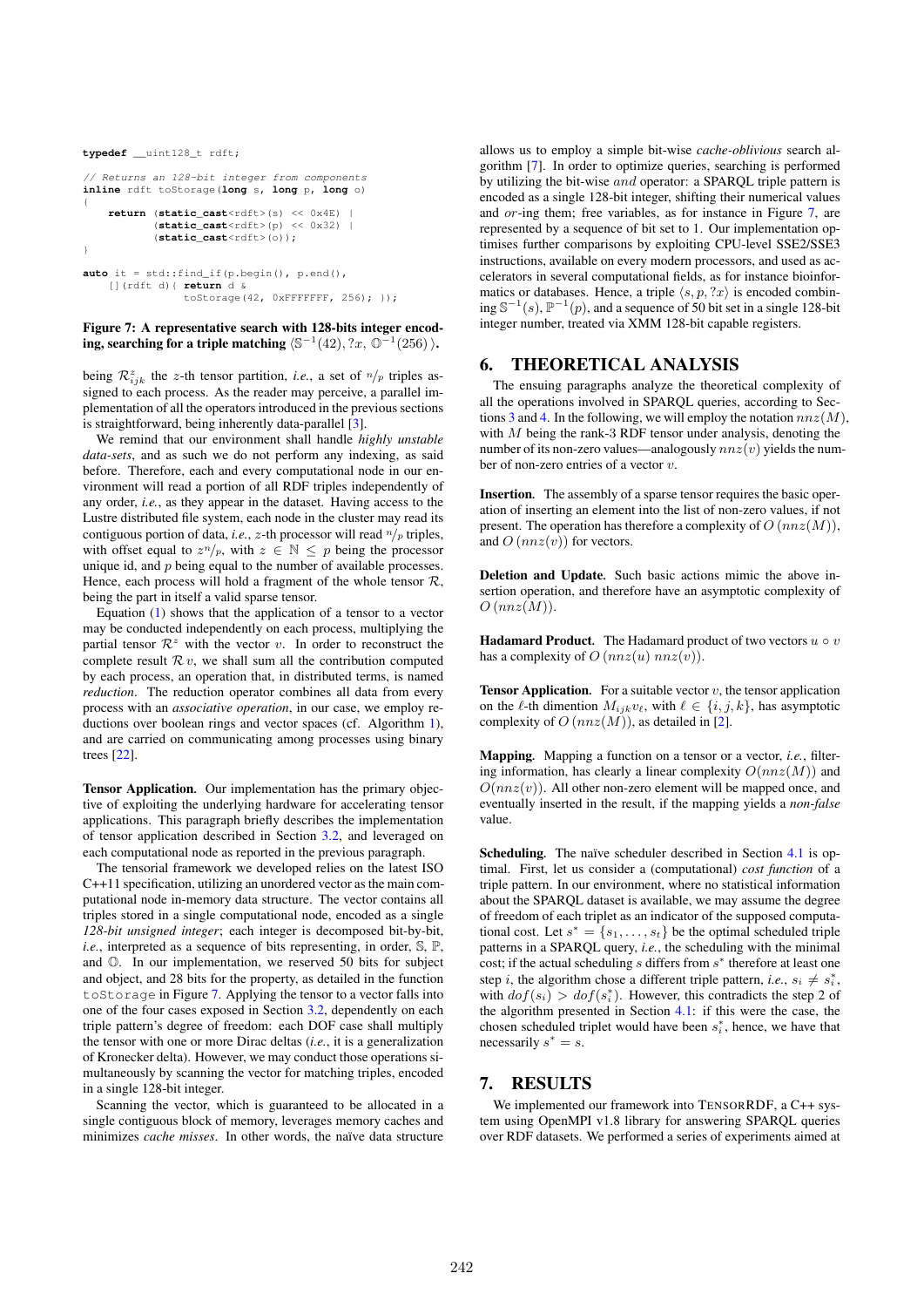

Figure 8: Data loading times in seconds (a) and query memory footprint expressed in MB (b). Light gray bars refer to system memory overhead, while dark gray ones show data set size.

evaluating the performance of our approach, with the main results detailed in this section.

Benchmark Environment*.* We deployed TENSORRDF on a cluster, wherein each machine is supported by 48 GB DDR3 RAM, 16 CPUs 2.67 GHz Intel Xeon (*i.e.*, each with 4 cores and 8 threads), running Scientific Linux 5.7, with the TORQUE Resource Manager process scheduler. The system is provided with the Lustre file system v2.1, coupled with HDF5 library v1.8.7. The performance of our systems has been measured with respect to data loading, memory footprint, and query execution time with reference to  $z$  processes running on  $z$  hosts. We evaluated the performance of TENSORRDF comparing with centralized triple stores Sesame, Jena-TDB, and BigOWLIM, and open-source systems BitMat [1] and RDF-3X [18], as well as distributed MapReduce-RDF-3X [11], Trinity.RDF [30] and TriAD-SG [8] (i.e., since neither Trinity.RDF and TriAD are openly available, we will refer to the running times reported in [30] and [8]).

In our experiments, we employed the popular LUBM synthetic benchmark (i.e. LUBM-4450 which consists of about 800M triples) and two real-life datasets: DBPEDIA v3.6, *i.e.*, 200M triples loaded into the official SPARQL endpoint, and BTC-12, the dataset of 2012 Billion Triples Challenge, that is more than 1000M triples. For each dataset we involved a set of test queries. For DBPEDIA we wrote 25 queries of increasing complexity (available at https: //www.dropbox.com/sh/pz0i67s9ohbpb9t/oEGo-J8yui). Such queries involve SELECT SPARQL queries embedding *concatenation* " . ", FILTER, OPTIONAL and UNION operators. We use such dataset for comparison with centralized approaches. In this case, we set up TENSORRDF on a single machine. Referring to BTC-12, we exploit the test queries defined in [18]; in both LUBM-4450 and BTC-12 we have SELECT SPARQL queries involving only *concatenation*. This two last datasets are used for comparison with distributed approaches.

Loading and Memory Footprint*.* Referring to data management, we are able to achieve three main goals. First, we are able to perform loading *without any particular relational schema*, when compared to triple store approaches, where a schema coupled with appropriate indexes have to be maintained by the system. Second, owing to the flexibility of CST we are capable of *modifying substantially the tensor dimension*, *i.e.*, introducing novel literals in either RDF sets is a trivial operation: whereas a DBMS must perform a re-indexing, we may carry this operation without any additional overhead. As last objective, owing to the distributivity and associativity properties of our theoretical model, we are able to distribute data and computational power over different hosts, allowing also parallel access to the data. In this case, we refer to a 12-server cluster deployment. Data loading times are 45, 110 and 130 sec-

onds for DBPEDIA, LUBM-4450, and BTC-12, respectively. In particular, as showed in Figure  $8(a)$ , data loading times are 0.395, 6.194, 21.068, and 129.699 seconds, for all examined dimensions in BTC-12. Another significant advantage of our system relies in memory consumption. In particular, always referring to a 12-server cluster deployment, the overall memory overhead needed to maintain a distributed tensor representation of RDF data almost constant, and amounts to circa 1 MB of RAM. Referring to BTC-12, the total distributed memory consumption for our tests were 549.3 MB, 5.391, 44.121, and 332.918 GB for all examined dimensions; both memory overhead and RAM occupation are depicted in Figure 8(b). On average, all triple store systems require a data space 10 times greater, BitMat 5 times greater, RDF-3X, Trinity.RDF and TriAD-SG 2-3 times greater.

Query Analysis*.* We ran the queries ten times and measured the average response time (including the I/O times) in ms. On diskbased systems, we performed both *cold-cache* and *warm-cache* experiments. Figure 9 illustrates the response times on DBPEDIA in a 1-server cluster (*i.e.*, centralized environment). On average, Sesame and Jena-TDB perform poorly, BigOWLIM and BitMat better, and RDF-3X is competitive. TENSORRDF outperforms all competitors, in particular RDF-3X by a large margin. TENSOR-RDF is 18 times better than RDF-3X, 128 times on the maximum (*i.e.*, Q21). In particular the queries involving OPTIONAL and UNION operators (*e.g.*, Q20) require the most complex computation: triple stores, *i.e.*, BigOWLIM, Sesame and Jena-TDB, depend on the physical organization of indexes, not always matching the joins between patterns. RDF-3X provides a permutation of all combinations of indexes on subject, property and object of a triple to improve efficiency. However queries, embedding OPTIONAL and UNION operators in a graph pattern with a considerable size, require complex joins between huge number of triples (*i.e.*, Q20) that compromises the performance. On the other hand, we exploit the sparsity of our tensor and compute in parallel map functions, tensor applications, and Hadamard products. Another strong point of our system is a very low consumption of memory for query execution, due to the *sparse matrix* representation of tensors and vectors. Figure 10 shows the memory usage (KB) to query DBPEDIA in a 1-server cluster. On the average, all queries (also the most complex) require very few bytes of memory (*i.e.*, dozens of KBytes), whereas all competitors require dozens of MB.

As distributed systems, we measured times for TENSORRDF, TriAD-SG (i.e., TriAD using Summary Graph), Trinity.RDF and MapReduce-RDF-3X (simply MR-RDF-3X) on a 12-server cluster with 1GBit LAN connection for both LUBM-4450 and BTC-12. We highlight that we used a set of SELECT queries embedding only *concatenation*, on which competitors exploit own physical indexing in a profitable way. Figure 11 presents the results, showing that our system performs 9 times better than MR-RDF-3X and 5 times better thanTrinity.RDF for LUBM-4450, while 100 times better than MR-RDF-3X and 1,5 times better thanTrinity.RDF for BTC-12. TriAD-SG is the most competitive system: however for queries non selective (i.e. LUBM-4450) our system is comparable to TriAD-SG, while for selective queries (i.e. BTC-12) our system outperforms TriAD-SG. This is due by exploiting the algebraic properties of our tensorial representation that allows us to process in parallel triples in small chunks and by embedding DOF evaluation to speed-up selective triples execution. Referring to memory consumption, querying LUBM-4450 and BTC-12 presents a behavior (*i.e.*, dozens of KBytes) similar to DBPEDIA, while competitors dozens of MB. For space constraints, we do not report the diagram.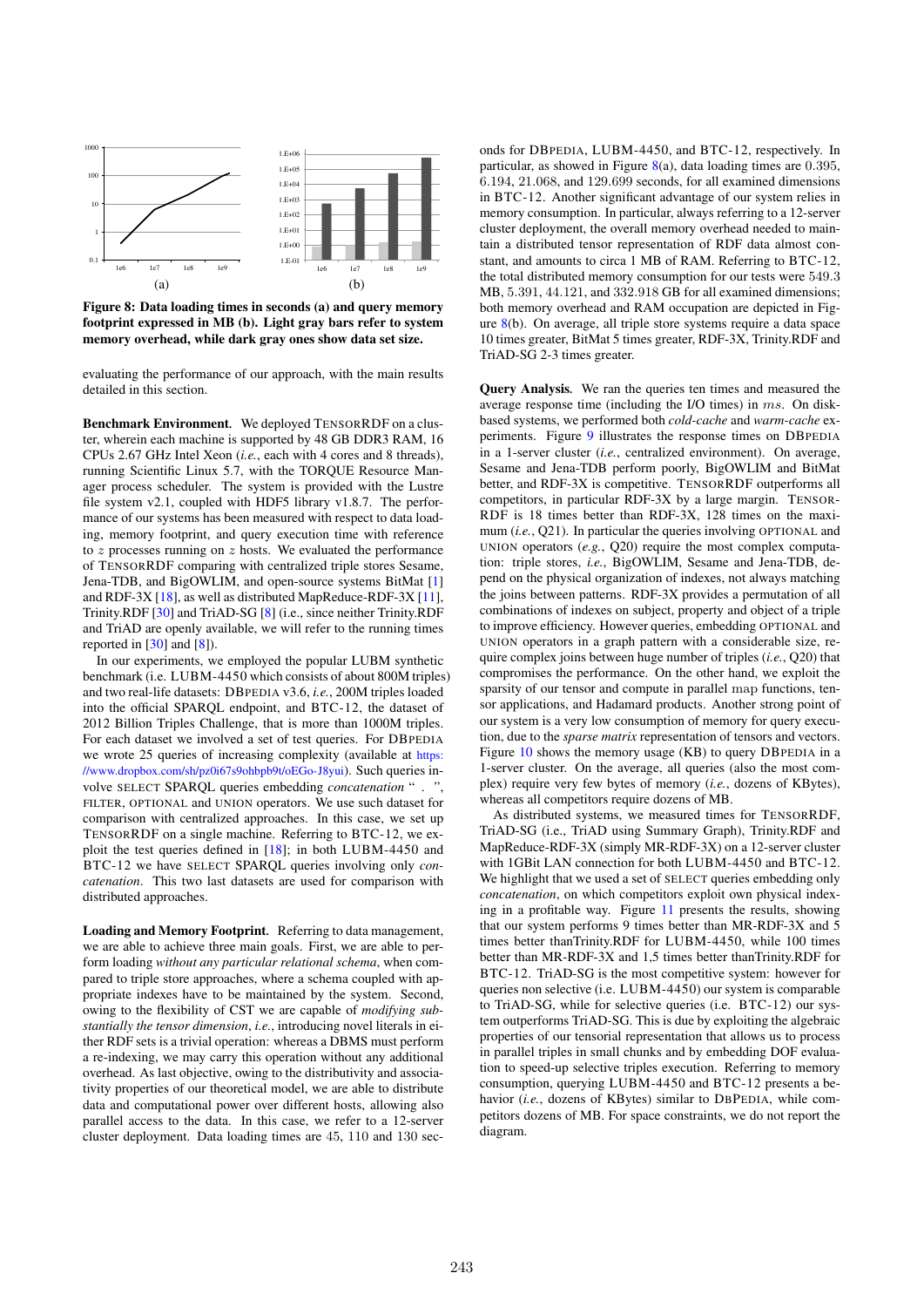

Figure 9: Times on DBpedia in ms: different gray scale bars refer each system, *i.e.*, from BitMat (black), to TENSORRDF (white). Response time of TENSORRDF for Q1, Q2, Q6, Q16, Q18, Q19, Q21, Q22 and Q25 was less than 1 ms. .



Figure 10: Memory Usage to query DBPEDIA in KB.

We also performed *warm-cache* experiments, but we are unable to report them due to space constraints; however while TENSOR-RDF improves performance from milliseconds to microseconds  $(e.g., from 1 ms to 0.1 us)$ , the other competitors improves performance in milliseconds magnitude (*e.g.*, from 100 ms to 1 ms). As last experiment, we tested TENSORRDF's scalability, reported in Figure 12 with a limited representative number of queries (*i.e.*, Q3, Q6 and Q7 in BTC-12 since they are the most complex). As the dimension of our problem increases, from 500MB to 300GB, the time increases from approximately  $10^{-3}$  ms, to  $10^{1}$  ms for the largest dimension, *i.e.*, for a number of triples of  $10^9$ .



Figure 11: Response Times in ms on LUBM-4450 (a), and BTC-12 (b), for MR-RDF-3X (in black), Trinity.RDF (in gray), TriAD-SG (striped filled) and TENSORRDF (in white).



Figure 12: Scalability on BTC-12: times (ms) are plotted against number of triples. Solid, dotted and dashed lines refer respectively to Q4, Q7, and Q8.

### 8. RELATED WORKS

Existing systems for the management of Semantic-Web data can be discussed according to two major issues: *storage* and *querying*. Considering the storage, two main approaches can be identified: developing native storage systems with ad-hoc optimizations, and making use of traditional DBMSs (such as relational and object-oriented). Native storage systems (such as OWLIM, or RDF-3X  $[18]$  are more efficient in terms of load and update time, whereas the adoption of mature data management systems exploit consolidate and effective optimizations. Indeed, native approaches need re-thinking query optimization and transaction processing techniques. However, the number of required self-joins makes this approach impractical, and the optimizations introduced to overcome this problem have proven to be query-dependent, or to introduce significant computational overhead (cf. [4]).

On the querying side, current research in SPARQL pattern processing (cf.  $[18, 8]$  and  $[27]$ ) focuses on optimizing the class of socalled *conjunctive* patterns (possibly with filters) under the assumption that these patterns are more commonly used than the others. Nevertheless, a keen observation of SPARQL queries from reallife logs [12]showed that *non-conjunctive* queries are employed in non-negligible numbers, providing detailed statistics. An interesting approach was given in [1] by Atre et al., which start from a dense (*i.e.*, not sparse) tensorial representation, and generate all possible combinations of two dimensional matrices of relations, named BitMats, discarding some pairings such as Object-Property "since based on [our] experience, usage of those BitMats is rare"; finally, they *compress* row-wise with a RLE scheme, amounting on a total of  $2|\mathcal{P}| + |\mathcal{S}| + |\mathcal{O}|$  matrices. Query computation require